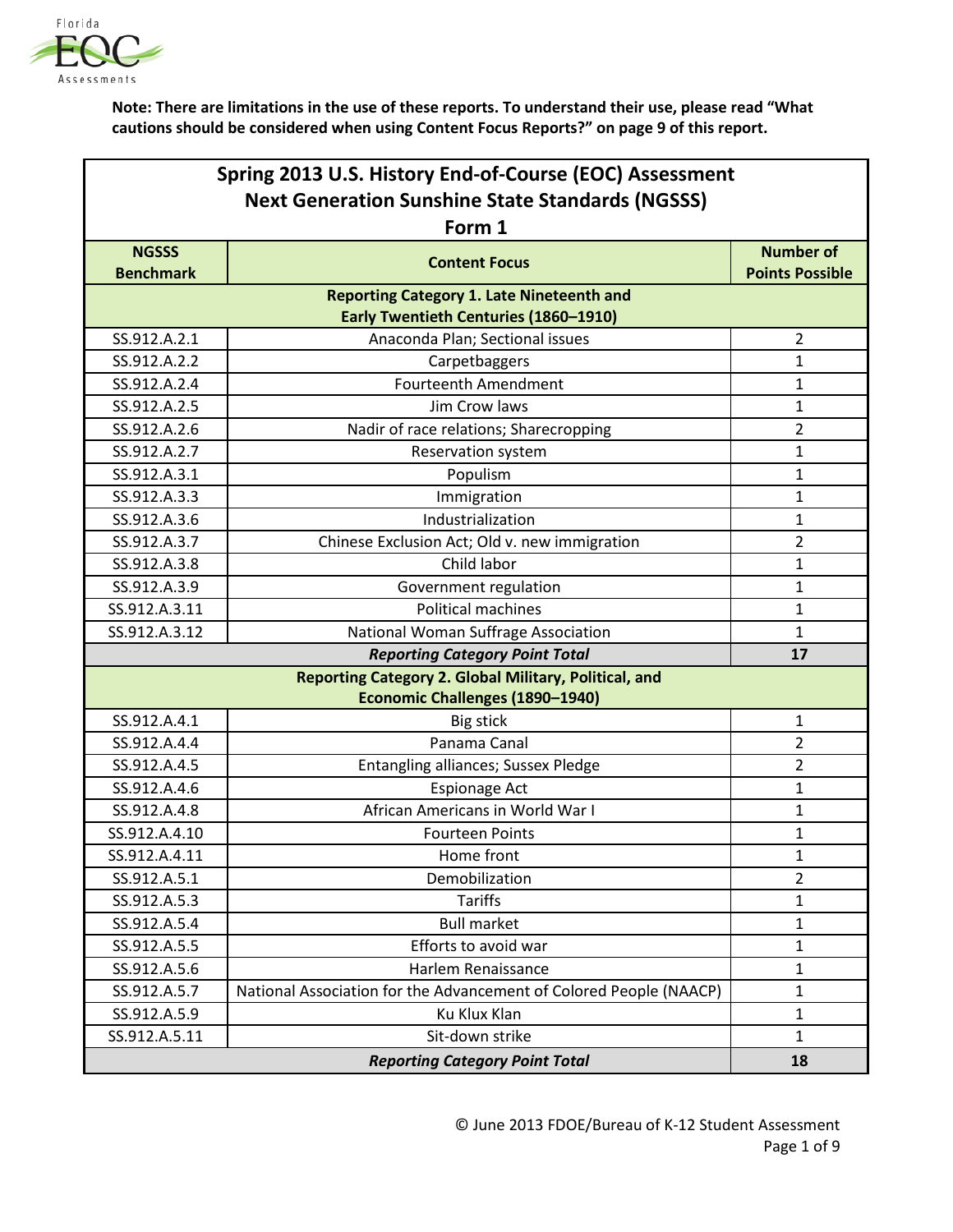

| Spring 2013 U.S. History End-of-Course (EOC) Assessment                                                  |                                       |                        |  |
|----------------------------------------------------------------------------------------------------------|---------------------------------------|------------------------|--|
| <b>Next Generation Sunshine State Standards (NGSSS)</b>                                                  |                                       |                        |  |
|                                                                                                          | Form 1, continued                     |                        |  |
| <b>NGSSS</b>                                                                                             | <b>Content Focus</b>                  | <b>Number of</b>       |  |
| <b>Benchmark</b>                                                                                         |                                       | <b>Points Possible</b> |  |
| <b>Reporting Category 3. The United States and the</b><br>Defense of the International Peace (1940-2010) |                                       |                        |  |
| SS.912.A.6.2                                                                                             | Lend-Lease Act                        | 1                      |  |
| SS.912.A.6.3                                                                                             | Holocaust                             | 1                      |  |
| SS.912.A.6.4                                                                                             | Home front                            | 1                      |  |
| SS.912.A.6.6                                                                                             | Hiroshima and Nagasaki                | $\mathbf{1}$           |  |
| SS.912.A.6.8                                                                                             | Loyalty review program                | $\mathbf{1}$           |  |
| SS.912.A.6.10                                                                                            | <b>Marshall Plan</b>                  | $\mathbf{1}$           |  |
| SS.912.A.6.12                                                                                            | Cold War                              | $\mathbf{1}$           |  |
| SS.912.A.6.13                                                                                            | Cold War                              | 1                      |  |
| SS.912.A.6.15                                                                                            | Home front                            | 1                      |  |
| SS.912.A.7.1                                                                                             | <b>Suburbs</b>                        | 1                      |  |
| SS.912.A.7.4                                                                                             | Vietnamization                        | 1                      |  |
| SS.912.A.7.5                                                                                             | <b>Black Panthers</b>                 | 1                      |  |
| SS.912.A.7.7                                                                                             | Freedom rides                         | $\mathbf{1}$           |  |
| SS.912.A.7.8                                                                                             | Plessy v. Ferguson                    | 1                      |  |
| SS.912.A.7.9                                                                                             | Social movements                      | 1                      |  |
| SS.912.A.7.10                                                                                            | Vietnam War, Watergate                | $\mathbf{1}$           |  |
| SS.912.A.7.11                                                                                            | Globalization                         | $\mathbf{1}$           |  |
|                                                                                                          | <b>Reporting Category Point Total</b> | 17                     |  |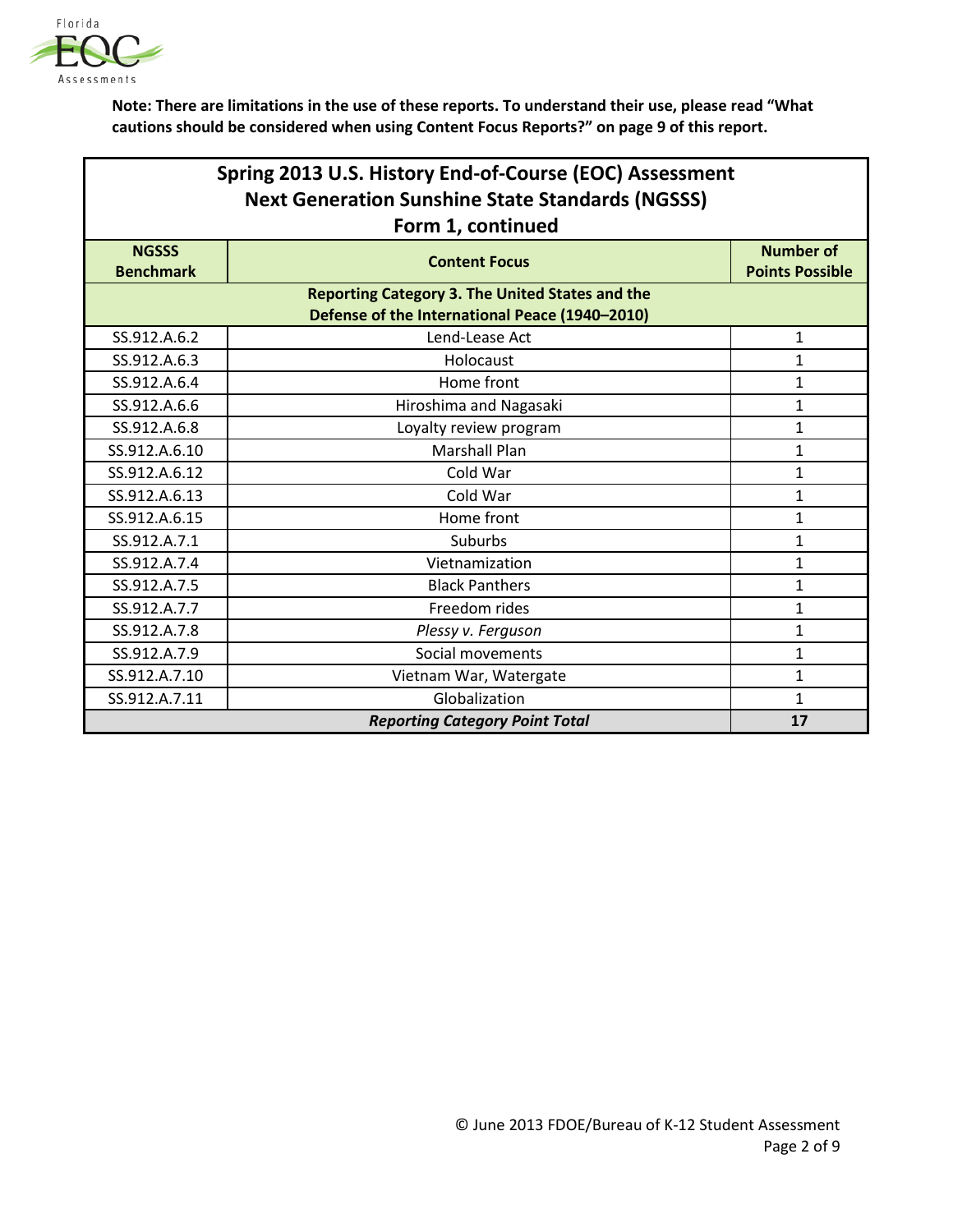

| Spring 2013 U.S. History End-of-Course (EOC) Assessment |                                                       |                        |
|---------------------------------------------------------|-------------------------------------------------------|------------------------|
| <b>Next Generation Sunshine State Standards (NGSSS)</b> |                                                       |                        |
|                                                         | Form 2                                                |                        |
| <b>NGSSS</b>                                            |                                                       | <b>Number of</b>       |
| <b>Benchmark</b>                                        | <b>Content Focus</b>                                  | <b>Points Possible</b> |
|                                                         | <b>Reporting Category 1. Late Nineteenth and</b>      |                        |
|                                                         | <b>Early Twentieth Centuries (1860-1910)</b>          |                        |
| SS.912.A.2.1                                            | Abraham Lincoln; Sectional issues                     | $\overline{2}$         |
| SS.912.A.2.3                                            | <b>Radical Republicans</b>                            | $\mathbf{1}$           |
| SS.912.A.2.4                                            | <b>Fourteenth Amendment</b>                           | 1                      |
| SS.912.A.2.5                                            | Jim Crow laws                                         | $\mathbf{1}$           |
| SS.912.A.2.6                                            | Nadir of race relations                               | $\mathbf{1}$           |
| SS.912.A.2.7                                            | Homestead Act; Reservation system                     | $\overline{2}$         |
| SS.912.A.3.1                                            | Populism                                              | $\mathbf{1}$           |
| SS.912.A.3.4                                            | Transportation; Urban centers                         | $\overline{2}$         |
| SS.912.A.3.5                                            | Inventors                                             | $\mathbf{1}$           |
| SS.912.A.3.7                                            | <b>Chinese Exclusion Act</b>                          | $\mathbf{1}$           |
| SS.912.A.3.9                                            | Government regulation                                 | $\mathbf{1}$           |
| SS.912.A.3.11                                           | <b>Political machines</b>                             | $\mathbf{1}$           |
| SS.912.A.3.12                                           | <b>Gifford Pinchot; Muckrakers</b>                    | $\overline{2}$         |
|                                                         | <b>Reporting Category Point Total</b>                 | 17                     |
|                                                         | Reporting Category 2. Global Military, Political, and |                        |
|                                                         | <b>Economic Challenges (1890-1940)</b>                |                        |
| SS.912.A.4.1                                            | <b>Big stick</b>                                      | $\mathbf{1}$           |
| SS.912.A.4.3                                            | Spanish-American War                                  | $\mathbf{1}$           |
| SS.912.A.4.4                                            | Panama Canal                                          | 1                      |
| SS.912.A.4.5                                            | Lusitania; Sussex Pledge                              | $\overline{2}$         |
| SS.912.A.4.7                                            | Convoys                                               | 1                      |
| SS.912.A.4.8                                            | African Americans in World War I                      | $\overline{2}$         |
| SS.912.A.4.10                                           | League of Nations                                     | 1                      |
| SS.912.A.5.3                                            | <b>Tariffs</b>                                        | 1                      |
| SS.912.A.5.4                                            | <b>Great Depression</b>                               | 1                      |
| SS.912.A.5.5                                            | League of Nations                                     | $\mathbf{1}$           |
| SS.912.A.5.6                                            | Fundamentalist Movement; Harlem Renaissance           | $\overline{2}$         |
| SS.912.A.5.9                                            | Ku Klux Klan                                          | $\mathbf{1}$           |
| SS.912.A.5.11                                           | Sit-down strike; Works Progress Administration (WPA)  | $\overline{2}$         |
| SS.912.A.5.12                                           | <b>Roaring Twenties</b>                               | $\mathbf{1}$           |
|                                                         | <b>Reporting Category Point Total</b>                 | 18                     |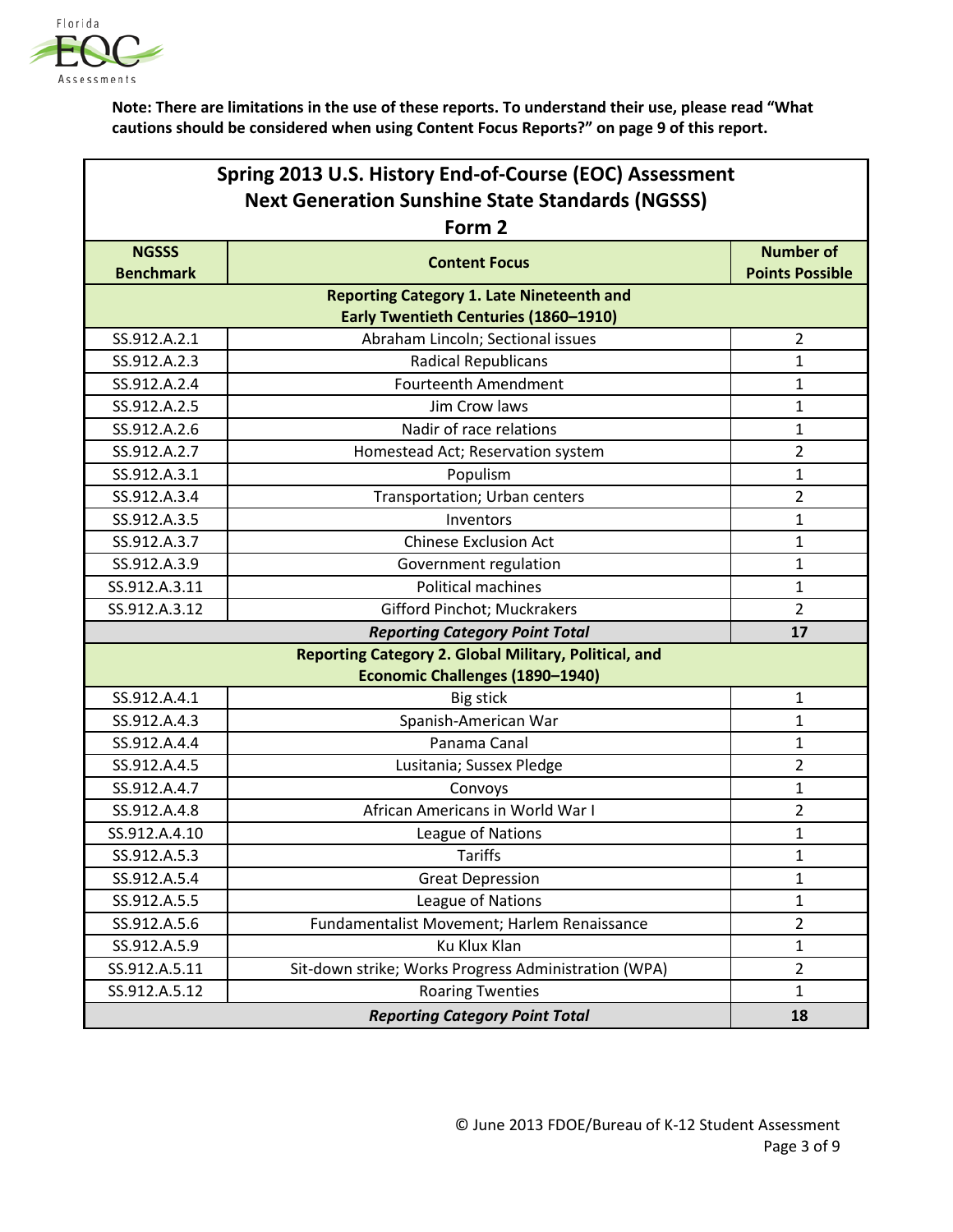

| Spring 2013 U.S. History End-of-Course (EOC) Assessment<br><b>Next Generation Sunshine State Standards (NGSSS)</b> |                                                        |                        |
|--------------------------------------------------------------------------------------------------------------------|--------------------------------------------------------|------------------------|
| <b>NGSSS</b>                                                                                                       | Form 2, continued                                      | <b>Number of</b>       |
| <b>Benchmark</b>                                                                                                   | <b>Content Focus</b>                                   | <b>Points Possible</b> |
|                                                                                                                    | <b>Reporting Category 3. The United States and the</b> |                        |
|                                                                                                                    | Defense of the International Peace (1940-2010)         |                        |
| SS.912.A.6.1                                                                                                       | Atomic weapons                                         | $\mathbf{1}$           |
| SS.912.A.6.3                                                                                                       | Holocaust                                              | $\mathbf{1}$           |
| SS.912.A.6.4                                                                                                       | Home front                                             | $\mathbf{1}$           |
| SS.912.A.6.6                                                                                                       | Hiroshima and Nagasaki                                 | 1                      |
| SS.912.A.6.8                                                                                                       | Loyalty review program                                 | $\mathbf{1}$           |
| SS.912.A.6.10                                                                                                      | <b>Marshall Plan</b>                                   | 1                      |
| SS.912.A.6.12                                                                                                      | Cold War                                               | 1                      |
| SS.912.A.6.13                                                                                                      | <b>Cuban Missile Crisis</b>                            | 1                      |
| SS.912.A.6.15                                                                                                      | Home front                                             | $\mathbf{1}$           |
| SS.912.A.7.1                                                                                                       | Suburbs                                                | 1                      |
| SS.912.A.7.4                                                                                                       | Doves; Vietnamization                                  | $\overline{2}$         |
| SS.912.A.7.6                                                                                                       | <b>Rosa Parks</b>                                      | 1                      |
| SS.912.A.7.7                                                                                                       | Freedom rides                                          | $\mathbf{1}$           |
| SS.912.A.7.8                                                                                                       | Plessy v. Ferguson                                     | 1                      |
| SS.912.A.7.11                                                                                                      | Asia                                                   | $\mathbf{1}$           |
| SS.912.A.7.15                                                                                                      | Terrorism                                              | 1                      |
|                                                                                                                    | <b>Reporting Category Point Total</b>                  | 17                     |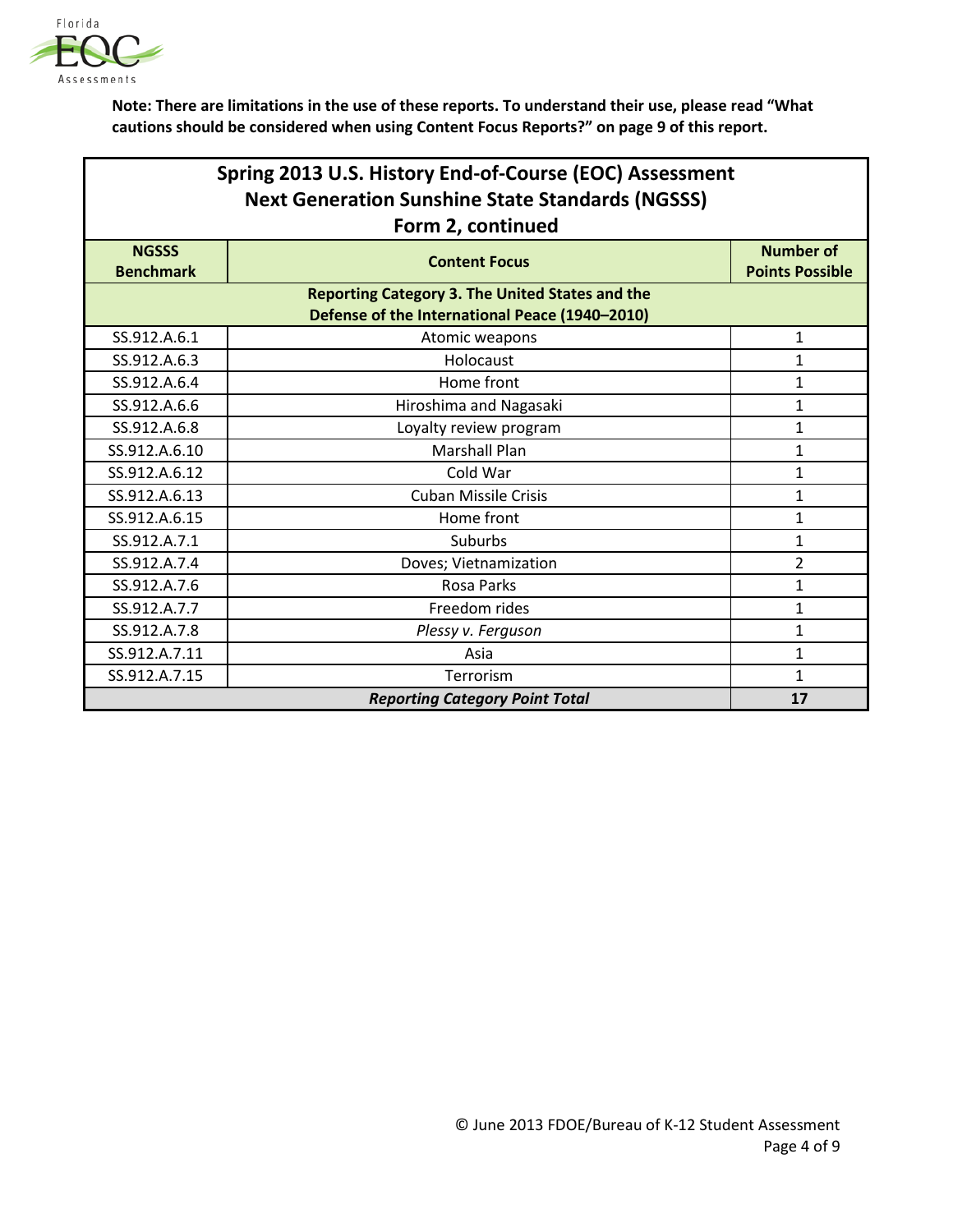

|                                                         | Spring 2013 U.S. History End-of-Course (EOC) Assessment      |                         |  |
|---------------------------------------------------------|--------------------------------------------------------------|-------------------------|--|
| <b>Next Generation Sunshine State Standards (NGSSS)</b> |                                                              |                         |  |
|                                                         | Form <sub>3</sub>                                            |                         |  |
| <b>NGSSS</b>                                            | <b>Content Focus</b>                                         | <b>Number of</b>        |  |
| <b>Benchmark</b>                                        |                                                              | <b>Points Possible</b>  |  |
|                                                         | <b>Reporting Category 1. Late Nineteenth and</b>             |                         |  |
|                                                         | <b>Early Twentieth Centuries (1860-1910)</b>                 |                         |  |
| SS.912.A.2.1                                            | North and South advantages/disadvantages; Sectional issues   | $\overline{2}$          |  |
| SS.912.A.2.2                                            | Ulysses S. Grant                                             | $\mathbf{1}$            |  |
| SS.912.A.2.4                                            | <b>Fourteenth Amendment</b>                                  | $\mathbf{1}$            |  |
| SS.912.A.2.6                                            | Nadir of race relations; Sharecropping                       | $\overline{2}$          |  |
| SS.912.A.2.7                                            | Reservation system; Westward expansion                       | $\overline{2}$          |  |
| SS.912.A.3.1                                            | Populism                                                     | $\mathbf{1}$            |  |
| SS.912.A.3.2                                            | Chinese Exclusion Act; Vertical integration                  | $\overline{2}$          |  |
| SS.912.A.3.7                                            | Chinese Exclusion Act; Gentlemen's agreement                 | $\overline{2}$          |  |
| SS.912.A.3.8                                            | Nineteenth Amendment; Settlement houses                      | $\overline{2}$          |  |
| SS.912.A.3.9                                            | Government regulation                                        | $\mathbf{1}$            |  |
| SS.912.A.3.11                                           | Political machines                                           | $\mathbf{1}$            |  |
|                                                         | <b>Reporting Category Point Total</b>                        | 17                      |  |
|                                                         | <b>Reporting Category 2. Global Military, Political, and</b> |                         |  |
|                                                         | Economic Challenges (1890-1940)                              |                         |  |
| SS.912.A.4.1                                            | <b>Big stick</b>                                             | $\mathbf{1}$            |  |
| SS.912.A.4.2                                            | Expansionism                                                 | $\mathbf{1}$            |  |
| SS.912.A.4.4                                            | Panama Canal                                                 | $\mathbf{1}$            |  |
| SS.912.A.4.5                                            | Neutrality; Sussex Pledge                                    | $\overline{2}$          |  |
| SS.912.A.4.7                                            | New technology in World War I                                | $\mathbf{1}$            |  |
| SS.912.A.4.8                                            | African Americans in World War I                             | $\mathbf{1}$            |  |
| SS.912.A.4.10                                           | League of Nations                                            | $\mathbf{1}$            |  |
| SS.912.A.4.11                                           | Spanish-American War                                         | $\mathbf{1}$            |  |
| SS.912.A.5.1                                            | Demobilization                                               | 1                       |  |
| SS.912.A.5.3                                            | Jazz Age; Tariffs                                            | $\overline{\mathbf{c}}$ |  |
| SS.912.A.5.4                                            | Economic boom                                                | 1                       |  |
| SS.912.A.5.5                                            | League of Nations                                            | $\mathbf{1}$            |  |
| SS.912.A.5.6                                            | Harlem Renaissance                                           | $\mathbf{1}$            |  |
| SS.912.A.5.9                                            | Ku Klux Klan                                                 | $\mathbf{1}$            |  |
| SS.912.A.5.11                                           | Installment plans; Sit-down strike                           | $\overline{2}$          |  |
|                                                         | <b>Reporting Category Point Total</b>                        | 18                      |  |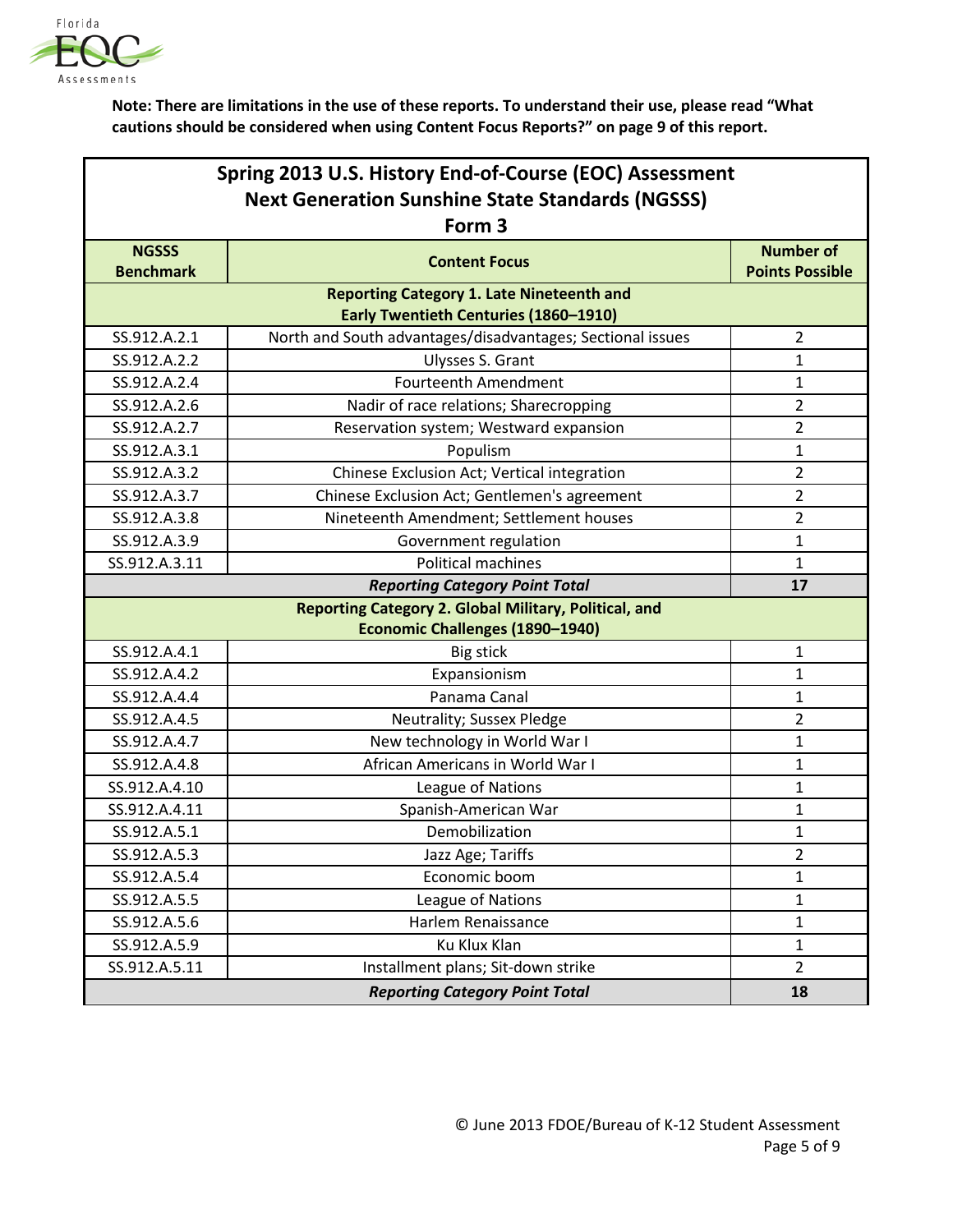

| Spring 2013 U.S. History End-of-Course (EOC) Assessment |                                                        |                                            |
|---------------------------------------------------------|--------------------------------------------------------|--------------------------------------------|
| <b>Next Generation Sunshine State Standards (NGSSS)</b> |                                                        |                                            |
|                                                         | Form 3, continued                                      |                                            |
| <b>NGSSS</b><br><b>Benchmark</b>                        | <b>Content Focus</b>                                   | <b>Number of</b><br><b>Points Possible</b> |
|                                                         | <b>Reporting Category 3. The United States and the</b> |                                            |
|                                                         | Defense of the International Peace (1940-2010)         |                                            |
| SS.912.A.6.1                                            | Cash and carry                                         | 1                                          |
| SS.912.A.6.2                                            | Lend-Lease Act                                         | $\mathbf{1}$                               |
| SS.912.A.6.3                                            | Holocaust                                              | 1                                          |
| SS.912.A.6.4                                            | Home front                                             | $\mathbf{1}$                               |
| SS.912.A.6.7                                            | Nuremberg trials                                       | $\mathbf{1}$                               |
| SS.912.A.6.10                                           | Cold War                                               | 1                                          |
| SS.912.A.6.12                                           | Cold War; Korean War                                   | $\overline{2}$                             |
| SS.912.A.6.15                                           | Home front                                             | 1                                          |
| SS.912.A.7.1                                            | Suburbs                                                | $\mathbf{1}$                               |
| SS.912.A.7.4                                            | Vietnamization                                         | 1                                          |
| SS.912.A.7.6                                            | Little Rock Nine                                       | 1                                          |
| SS.912.A.7.7                                            | Freedom rides                                          | 1                                          |
| SS.912.A.7.8                                            | Plessy v. Ferguson                                     | 1                                          |
| SS.912.A.7.11                                           | Glasnost                                               | $\mathbf{1}$                               |
| SS.912.A.7.13                                           | <b>Great Society</b>                                   | 1                                          |
| SS.912.A.7.14                                           | Globalization                                          | 1                                          |
|                                                         | <b>Reporting Category Point Total</b>                  | 17                                         |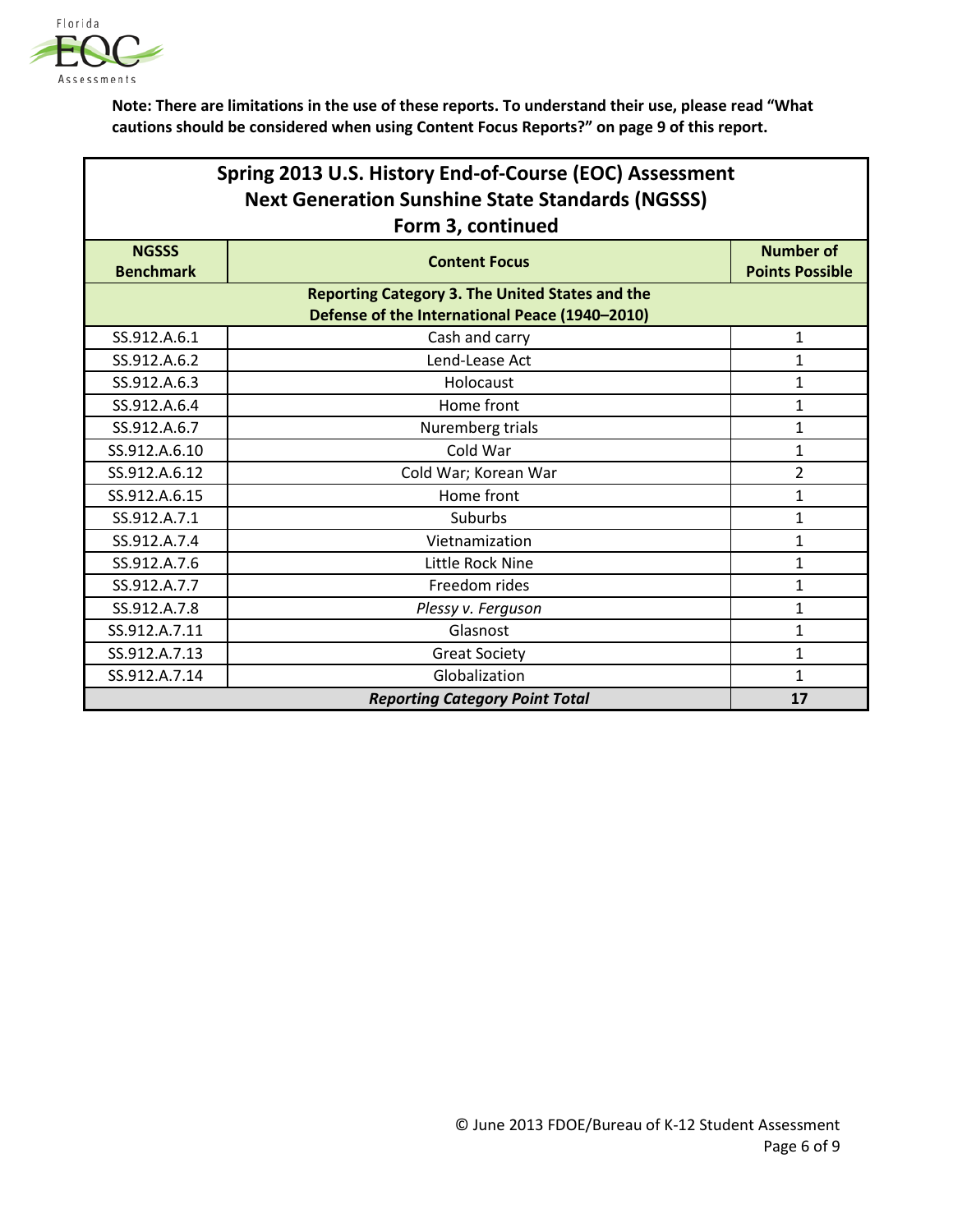

|                                                         | Spring 2013 U.S. History End-of-Course (EOC) Assessment |                        |  |
|---------------------------------------------------------|---------------------------------------------------------|------------------------|--|
| <b>Next Generation Sunshine State Standards (NGSSS)</b> |                                                         |                        |  |
|                                                         | Form 4                                                  |                        |  |
| <b>NGSSS</b>                                            | <b>Content Focus</b>                                    | <b>Number of</b>       |  |
| <b>Benchmark</b>                                        |                                                         | <b>Points Possible</b> |  |
|                                                         | <b>Reporting Category 1. Late Nineteenth and</b>        |                        |  |
|                                                         | Early Twentieth Centuries (1860-1910)                   |                        |  |
| SS.912.A.2.1                                            | Sectional issues                                        | $\mathbf{1}$           |  |
| SS.912.A.2.3                                            | Civil Rights Act of 1866                                | 1                      |  |
| SS.912.A.2.4                                            | <b>Fourteenth Amendment</b>                             | 1                      |  |
| SS.912.A.2.6                                            | Nadir of race relations; Sharecropping                  | 3                      |  |
| SS.912.A.2.7                                            | Reservation system; Westward expansion                  | $\overline{2}$         |  |
| SS.912.A.3.1                                            | Populism                                                | $\mathbf{1}$           |  |
| SS.912.A.3.2                                            | Vertical integration                                    | $\mathbf{1}$           |  |
| SS.912.A.3.4                                            | Sherman Antitrust Act                                   | 1                      |  |
| SS.912.A.3.5                                            | Inventors                                               | $\mathbf{1}$           |  |
| SS.912.A.3.7                                            | Chinese Exclusion Act; Immigration                      | $\overline{2}$         |  |
| SS.912.A.3.8                                            | Muckrakers                                              | 1                      |  |
| SS.912.A.3.9                                            | Government regulation                                   | $\mathbf{1}$           |  |
| SS.912.A.3.11                                           | <b>Political machines</b>                               | $\mathbf{1}$           |  |
| <b>Reporting Category Point Total</b>                   |                                                         | 17                     |  |
| Reporting Category 2. Global Military, Political, and   |                                                         |                        |  |
|                                                         | Economic Challenges (1890-1940)                         |                        |  |
| SS.912.A.4.1                                            | <b>Big stick</b>                                        | $\mathbf{1}$           |  |
| SS.912.A.4.3                                            | Yellow press                                            | 1                      |  |
| SS.912.A.4.4                                            | Panama Canal; Yellow fever                              | $\overline{2}$         |  |
| SS.912.A.4.5                                            | <b>Sussex Pledge</b>                                    | 1                      |  |
| SS.912.A.4.6                                            | Home front                                              | 1                      |  |
| SS.912.A.4.7                                            | New technology in World War I                           | $\mathbf{1}$           |  |
| SS.912.A.4.8                                            | African Americans in World War I                        | $\mathbf{1}$           |  |
| SS.912.A.4.10                                           | <b>Fourteen Points</b>                                  | $\mathbf 1$            |  |
| SS.912.A.5.3                                            | <b>Tariffs</b>                                          | $\mathbf{1}$           |  |
| SS.912.A.5.5                                            | League of Nations                                       | $\mathbf{1}$           |  |
| SS.912.A.5.6                                            | Harlem Renaissance                                      | $\mathbf{1}$           |  |
| SS.912.A.5.8                                            | Booker T. Washington and W. E. B. Du Bois               | $\mathbf{1}$           |  |
| SS.912.A.5.9                                            | Ku Klux Klan                                            | $\overline{2}$         |  |
| SS.912.A.5.11                                           | Installment plans; Sit-down strike                      | $\overline{2}$         |  |
| SS.912.A.5.12                                           | Demobilization                                          | $\mathbf{1}$           |  |
|                                                         | <b>Reporting Category Point Total</b>                   | 18                     |  |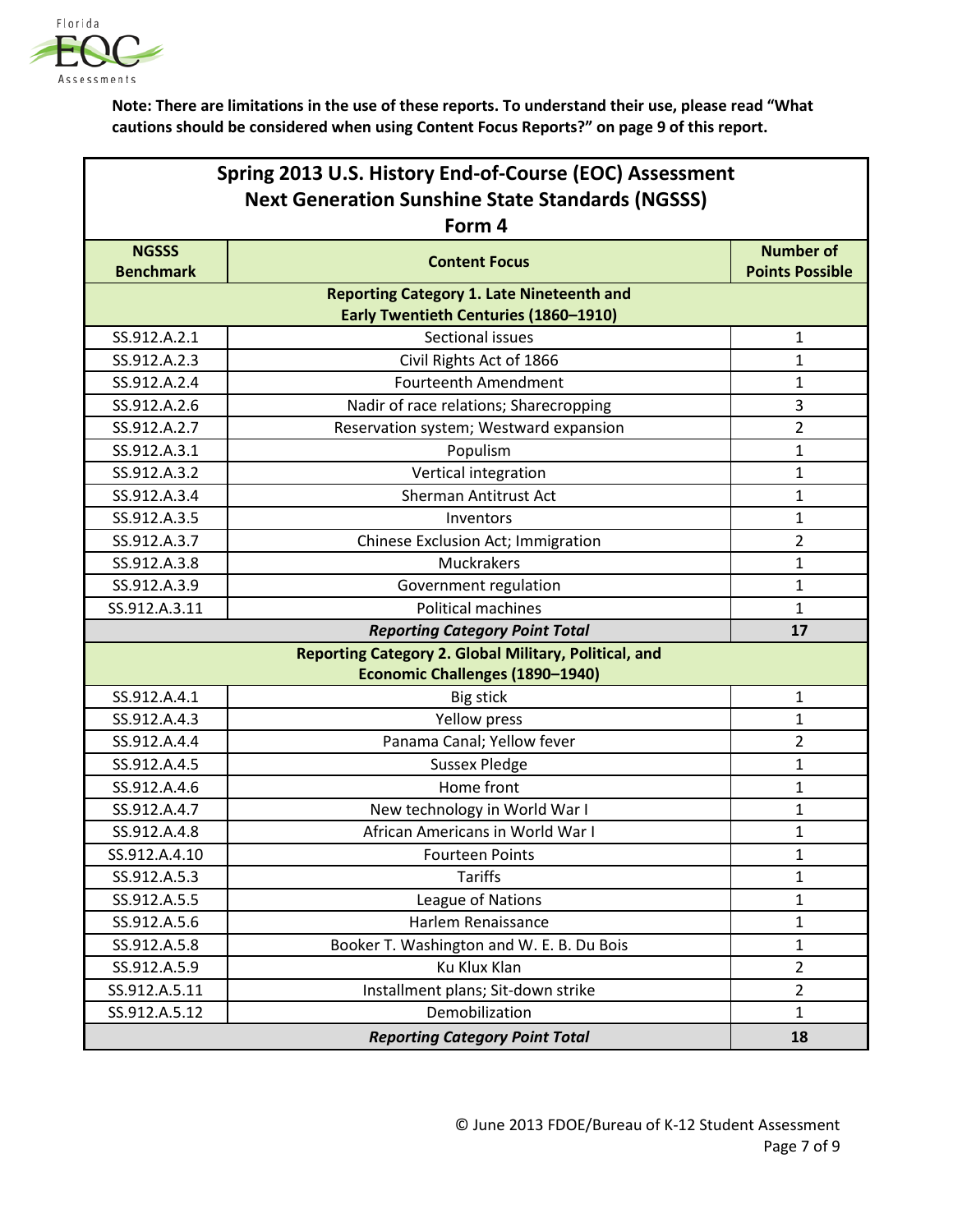

| Spring 2013 U.S. History End-of-Course (EOC) Assessment<br><b>Next Generation Sunshine State Standards (NGSSS)</b><br>Form 4, continued |                                          |                                            |
|-----------------------------------------------------------------------------------------------------------------------------------------|------------------------------------------|--------------------------------------------|
| <b>NGSSS</b><br><b>Benchmark</b>                                                                                                        | <b>Content Focus</b>                     | <b>Number of</b><br><b>Points Possible</b> |
| <b>Reporting Category 3. The United States and the</b><br>Defense of the International Peace (1940-2010)                                |                                          |                                            |
| SS.912.A.6.1                                                                                                                            | Home front                               | 1                                          |
| SS.912.A.6.3                                                                                                                            | Holocaust                                | 1                                          |
| SS.912.A.6.4                                                                                                                            | Home front                               | 1                                          |
| SS.912.A.6.10                                                                                                                           | Cold War                                 | $\overline{2}$                             |
| SS.912.A.6.12                                                                                                                           | Cold War; Korean War                     | $\overline{2}$                             |
| SS.912.A.6.14                                                                                                                           | Indochina                                | 1                                          |
| SS.912.A.6.15                                                                                                                           | Home front                               | 1                                          |
| SS.912.A.7.1                                                                                                                            | Suburbs                                  | 1                                          |
| SS.912.A.7.4                                                                                                                            | Vietnamization                           | 1                                          |
| SS.912.A.7.5                                                                                                                            | <b>Black Panthers</b>                    | 1                                          |
| SS.912.A.7.7                                                                                                                            | Freedom rides                            | 1                                          |
| SS.912.A.7.8                                                                                                                            | Gideon v. Wainwright; Plessy v. Ferguson | $\overline{2}$                             |
| SS.912.A.7.9                                                                                                                            | Social movements                         | 1                                          |
| SS.912.A.7.11                                                                                                                           | Apartheid                                | 1                                          |
|                                                                                                                                         | <b>Reporting Category Point Total</b>    | 17                                         |